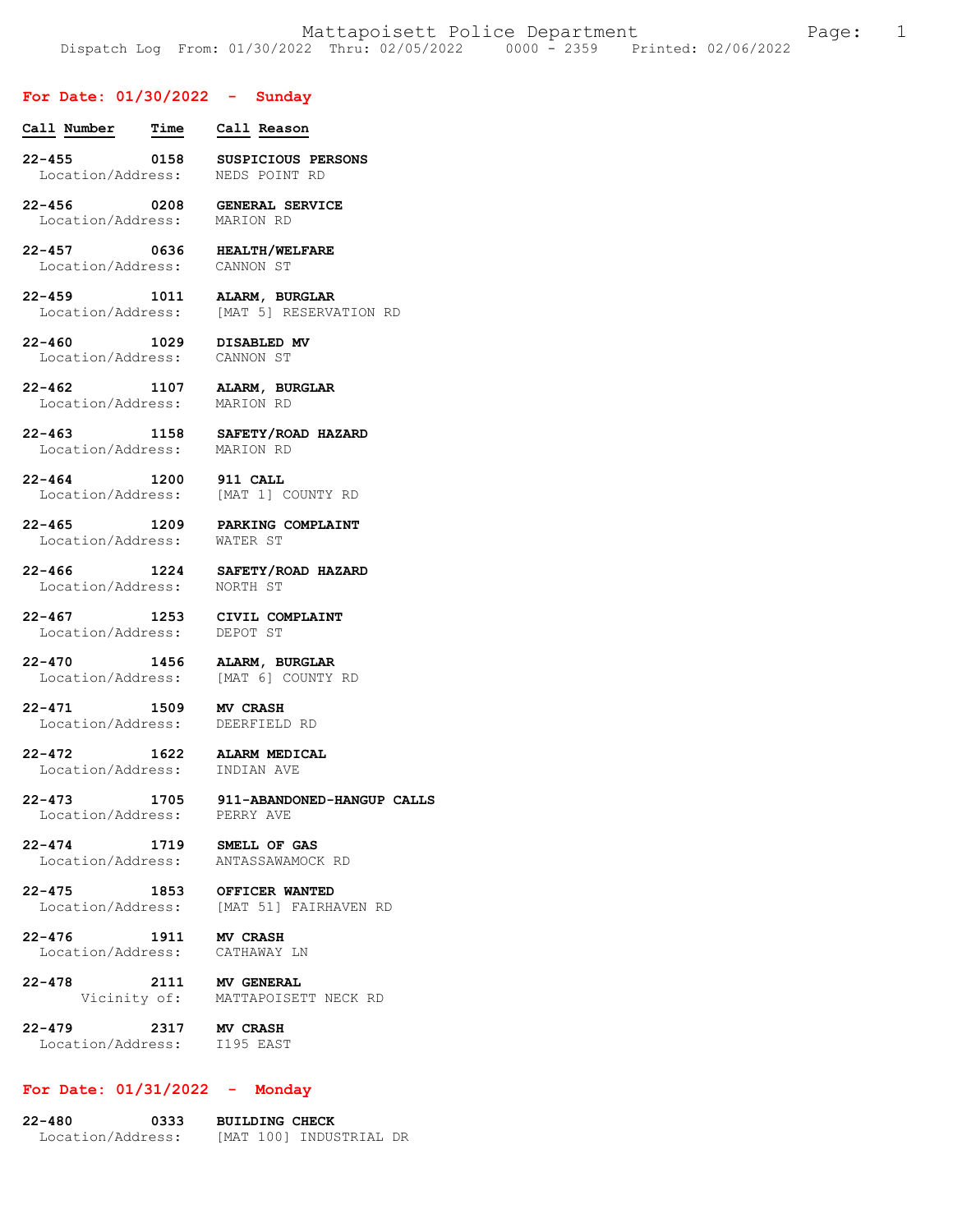- **22-481 0703 ASSIST OTHER AGENCY**  Location/Address:
- **22-483 0918 SAFETY/ROAD HAZARD**  MARION RD + CHURCH ST
- **22-484 0945 LARCENY /FORGERY/ FRAUD**  Location/Address: [MAT 1] COUNTY RD
- **22-485 0955 DISABLED MV**  Vicinity of: NORTH ST + INDUSTRIAL DR
- **22-486 1015 ASSIST OTHER AGENCY**  Location/Address: [MAT 139] MARION RD
- **22-487 1202 MV VIOLATIONS**  Location/Address:
- **22-489 1306 209A ORDER ISSUED/EXTENDED**  Location/Address: [MAT 1] COUNTY RD
- **22-490 1353 MV VIOLATIONS**  Location/Address: COUNTY RD + NORTH ST
- **22-491 1455 DISABLED MV**  Location/Address: MEADOWBROOK LN
	-
- **22-492 1508 MV GENERAL**  Location/Address: ACUSHNET RD + CRYSTAL SPRING RD
- **22-493 1513 GENERAL SERVICE**  Location/Address: I195 WEST
	-
- **22-494 1613 MEDICAL ASSIST**  Location/Address:
- **22-495 1637 MV GENERAL**  Vicinity of: CRYSTAL SPRING RD + ACUSHNET RD
- **22-496 1707 SAFETY/ROAD HAZARD**  Vicinity of: MARION RD
- **22-497 2013 SAFETY/ROAD HAZARD**  COUNTY RD + NORTH ST
- **22-498 2151 ASSIST OTHER AGENCY**  Location: MARION PD

## **For Date: 02/01/2022 - Tuesday**

- **22-499 0144 HEALTH/WELFARE**  Location/Address: CANNON ST
	-
- **22-500 0638 BUILDING CHECK**  Location/Address: BRANDT ISLAND RD
- **22-501 0657 RADAR ASSIGNMENT**  Location/Address: [MAT 139] MARION RD
- **22-502 0706 GENERAL SERVICE**  Location/Address: [MAT 138] MARION RD
- **22-503 1013 911 CALL**  Location/Address:
- **22-504 1147 MV CRASH**  Location/Address: CHURCH ST
	-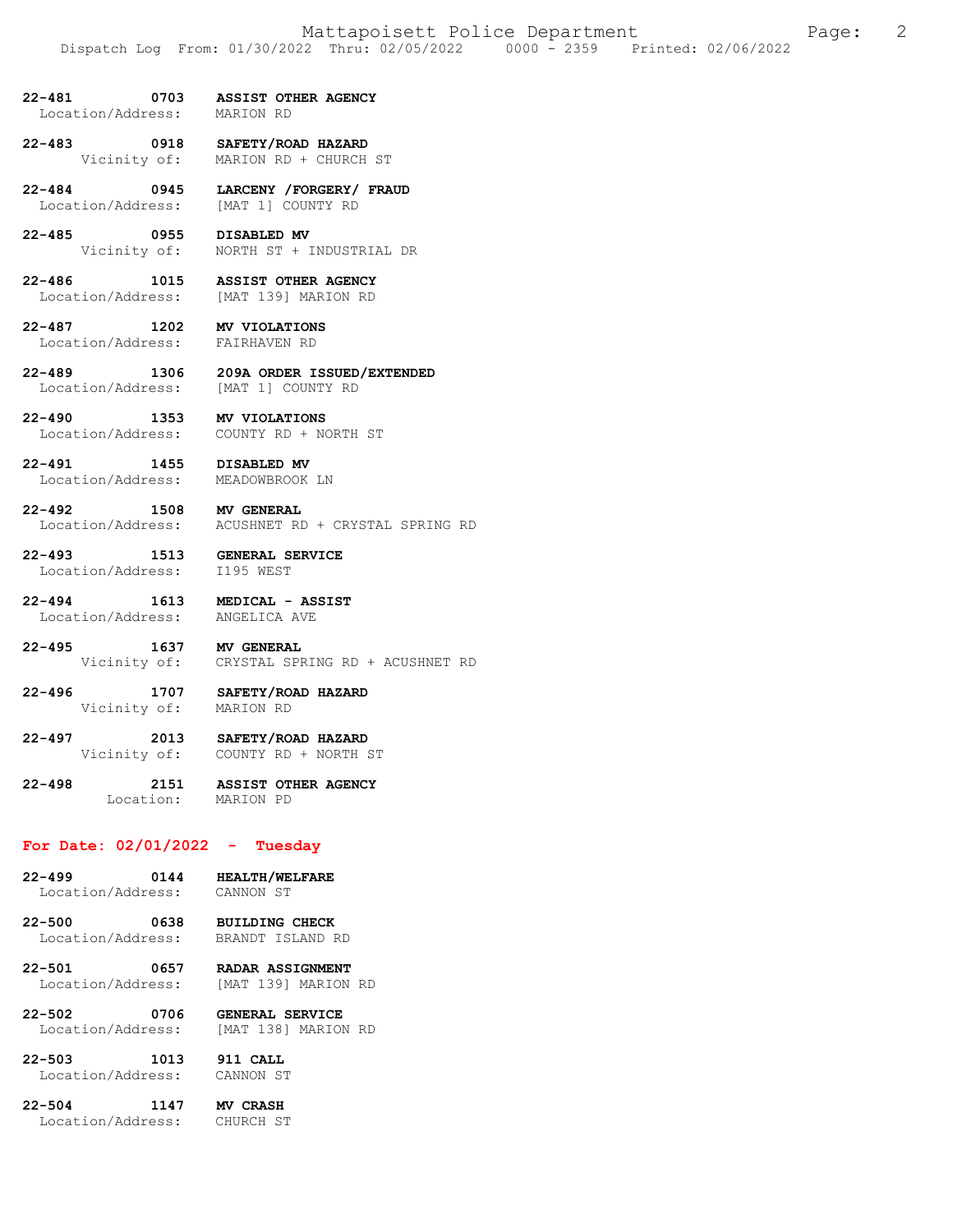- **22-505 1328 GENERAL SERVICE**  Location/Address: FAIRHAVEN RD
- **22-506 1336 MEDICAL ASSIST**  [MAT 195] ACUSHNET RD
- **22-507 1515 GENERAL SERVICE**  Location/Address:
- **22-508 2151 BE ON THE LOOK OUT**  Location: BARNSTABLE PD
- **22-509 2303 BUILDING CHECK**  Location/Address: [MAT 4] INDUSTRIAL DR

#### **For Date: 02/02/2022 - Wednesday**

- **22-510 0202 BUILDING CHECK**  Location/Address: [MAT 100] INDUSTRIAL DR
- **22-511 0256 BUILDING CHECK**  [MAT 79] FAIRHAVEN RD
- **22-512 0654 RADAR ASSIGNMENT**  [MAT 139] MARION RD
- **22-514 0736 DPW,WATER,TREE, ALL TOWN DEPT.**  WEST SILVER SHELL AVE
- **22-515 1046 ANIMAL CONTROL**  Location/Address:
- **22-516 1049 MV VIOLATIONS**  Location/Address: [MAT 74] FAIRHAVEN RD
- **22-517 1200 ANIMAL CONTROL**  Location/Address:
- **22-518 1314 MV VIOLATIONS**  Location/Address: MATTAPOISETT NECK RD

#### **22-519 1317 MV CRASH**  Location/Address:

**22-520 1324 AMBULANCE REQUEST**  Location/Address:

**22-521 1401 RADAR ASSIGNMENT** 

Vicinity of: MARION RD

**22-522 1408 UNWANTED PERSON**  Location/Address: CANNON ST

#### **22-523 1421 MV GENERAL**  NEDS POINT LOT

**22-524 1617 MV GENERAL**  Location/Address:

## **22-525 1704 FIRE, OTHER**  Location/Address: PROSPECT RD

**22-526 1823 MV VIOLATIONS**  MARION RD + AUCOOT RD

#### **22-527 1912 ALARM FIRE**  Location/Address:

**22-528 2138 BE ON THE LOOK OUT**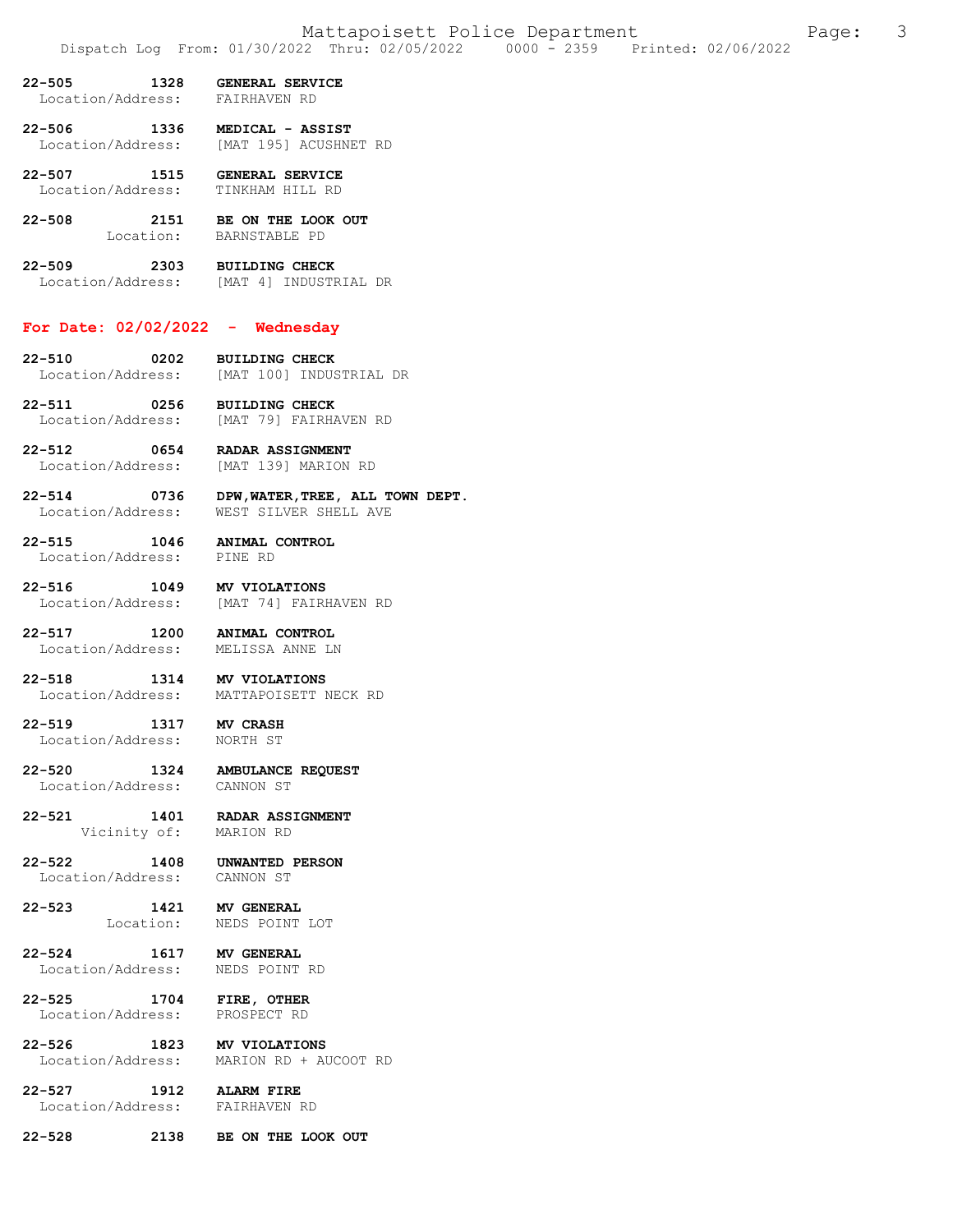Dispatch Log From: 01/30/2022 Thru: 02/05/2022 0000 - 2359 Printed: 02/06/2022

Location: [OT] WESTPORT BOLO

# **For Date: 02/03/2022 - Thursday**

- **22-530 0231 BE ON THE LOOK OUT**  Location: FALL RIVER PD
- **22-531 0414 BUILDING CHECK**  [MAT 79] FAIRHAVEN RD
- **22-532 0544 MV VIOLATIONS**  Location/Address: [MAT 74] FAIRHAVEN RD
- **22-533 0658 RADAR ASSIGNMENT**  Location/Address: [MAT 139] MARION RD
- **22-534 1130 MEDICAL ASSIST**  Location/Address:
- **22-535 1149 ALARM FIRE**  Location/Address: ATKINSON WAY
- **22-536 1159 911 CALL**  Location/Address:
	-
- **22-537 1309 MV VIOLATIONS**  Location/Address: NORTH ST + COUNTY RD

**22-538 1406 RADAR ASSIGNMENT**  Vicinity of: [MAT 47] COUNTY RD

**22-540 1455 MV VIOLATIONS**  Location/Address: NORTH ST + WINTER HILL RD

**22-541 1626 911 CALL**  Location/Address:

- **22-542 1657 MV VIOLATIONS**  [MAT 112] COUNTY RD
- **22-543 1712 BE ON THE LOOK OUT**  Location/Address: [MAT 1] COUNTY RD

**22-544 1743 MV VIOLATIONS**  Location/Address: [MAT 271] COUNTY RD

**22-545 2136 AMBULANCE REQUEST**  Location/Address:

# **For Date: 02/04/2022 - Friday**

- **22-546 0029 SUSPICOUS MOTOR VEHICLE**  Location/Address: [MAT 139] MARION RD
- **22-547 0335 BUILDING CHECK**  Location/Address: [MAT 100] INDUSTRIAL DR
- **22-548 0659 RADAR ASSIGNMENT**  Location/Address:
- **22-549 0708 RADAR ASSIGNMENT**

**22-551 0907 MEDICAL - ASSIST**  Location/Address:

[MAT 233] MARION RD

**22-552 0939 ALARM, BURGLAR**  Location/Address: GARY DR